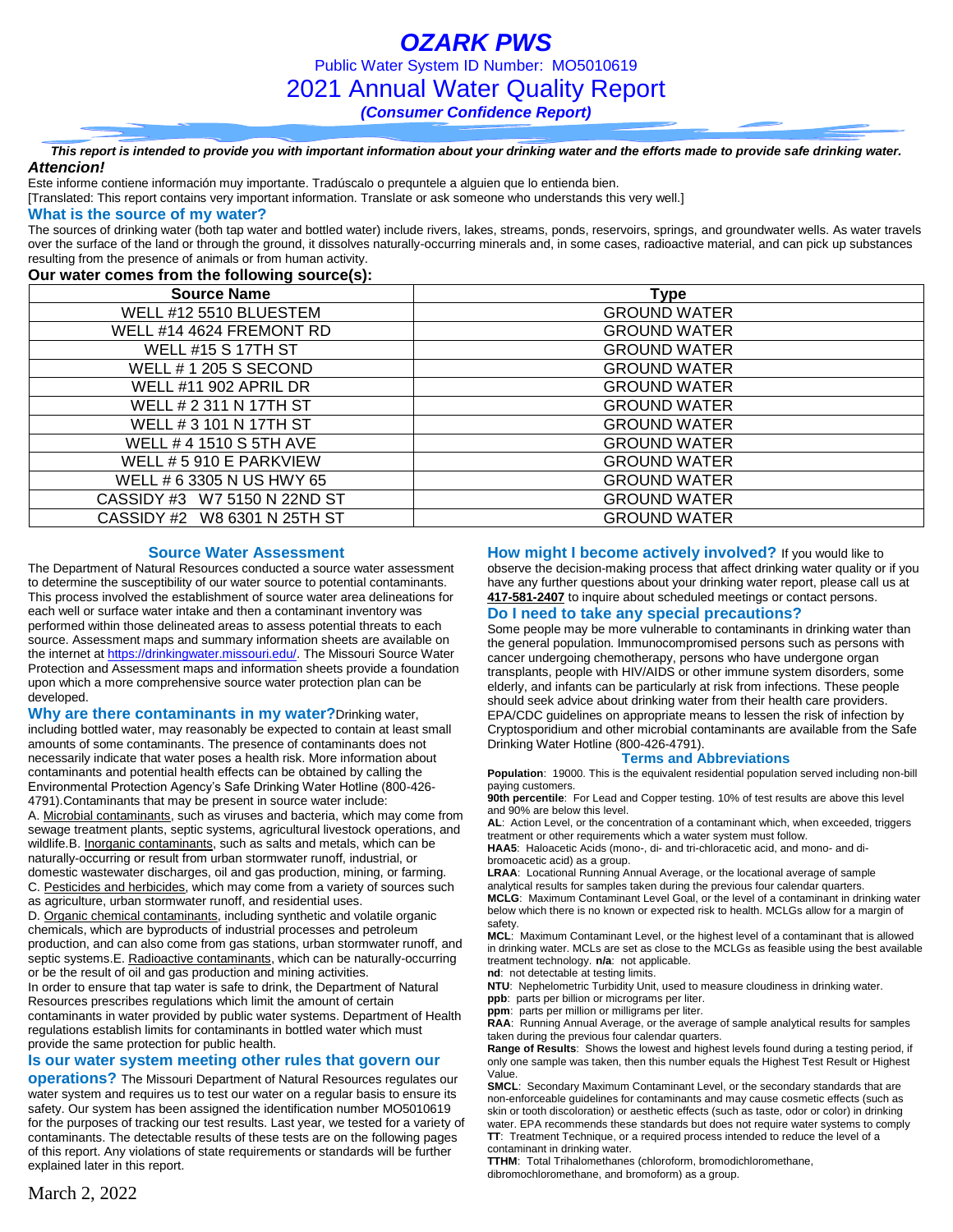## *OZARK PWS*

Public Water System ID Number: MO5010619

2021 Annual Water Quality Report

*(Consumer Confidence Report)*

# *Contaminants Report*

OZARK PWS will provide a printed hard copy of the CCR upon request. To request a copy of this report to be mailed, please call us at **417-581-2407***.* The CCR can also be found on the internet at www.dnr.mo.gov/ccr/MO5010619.pdf.

*The state has reduced monitoring requirements for certain contaminants to less often than once per year because the concentrations of these contaminants are not expected to vary significantly from year to year. Records with a sample year more than one year old are still considered representative. No data older than 5 years need be included. If more than one sample is collected during the monitoring period, the Range of Sampled Results will show the lowest and highest tested results. The Highest Test Result, Highest LRAA, or Highest Value must be below the maximum contaminant level (MCL) or the contaminant has exceeded the level of health based standards and a violation is issued to the water system.* 

# *Regulated Contaminants*

| <b>Requlated</b><br><b>Contaminants</b> | <b>Collection</b><br><b>Date</b> | <b>Highest</b><br>Test<br><b>Result</b> | Range of<br><b>Sampled</b><br><b>Result(s)</b><br>$(low - high)$ | Unit | <b>MCL</b> | <b>MCLG</b> | <b>Typical Source</b>                                                                          |
|-----------------------------------------|----------------------------------|-----------------------------------------|------------------------------------------------------------------|------|------------|-------------|------------------------------------------------------------------------------------------------|
| <b>BARIUM</b>                           | 4/2/2019                         | 0.156                                   | $0.0296 - 0.156$                                                 | ppm  |            |             | Discharge of drilling wastes; Discharge from metal refineries;<br>Erosion of natural deposits  |
| NITRATE-<br><b>NITRITE</b>              | 3/17/2021                        | 0.876                                   | $0 - 0.876$                                                      | ppm  | 10         | 10          | Runoff from fertilizer use; Leaching from septic tanks, sewage;<br>Erosion of natural deposits |
| <b>SELENIUM</b>                         | 4/2/2019                         | 7.76                                    | $0 - 7.76$                                                       | ppb  | 50         | 50          | Erosion of natural deposits                                                                    |

| <b>Lead and</b><br><b>Copper</b>     | <b>Date</b> | 90th Percentile: 90%<br>of your water utility<br>levels were less than |                                | <b>Range of Sampled</b><br><b>Results</b><br>$(low - high)$ |                                                | <b>Unit</b> | <b>AL</b>   | <b>Sites</b><br><b>Over AL</b> |                                         | <b>Typical Source</b>                   |  |  |
|--------------------------------------|-------------|------------------------------------------------------------------------|--------------------------------|-------------------------------------------------------------|------------------------------------------------|-------------|-------------|--------------------------------|-----------------------------------------|-----------------------------------------|--|--|
| <b>COPPER</b>                        | 2019 - 2021 | 0.127                                                                  |                                | $0.0118 - 0.177$                                            | ppm                                            | 1.3         | 0           |                                | Corrosion of household plumbing systems |                                         |  |  |
| LEAD                                 | 2019 - 2021 | 2.07                                                                   |                                | $0 - 8.28$                                                  |                                                | ppb         | 15<br>0     |                                |                                         | Corrosion of household plumbing systems |  |  |
| <b>Radionuclides</b>                 |             | <b>Collection</b><br><b>Date</b>                                       | <b>Highest</b><br><b>Value</b> |                                                             | Range of<br><b>Sampled</b><br><b>Result(s)</b> |             | <b>Unit</b> | <b>MCL</b>                     | <b>MCLG</b>                             | <b>Typical Source</b>                   |  |  |
| COMBINED RADIUM (-226 & -228)        |             | 10/28/2020                                                             | l.1                            | $0 - 1.1$                                                   |                                                |             |             |                                |                                         | Erosion of natural deposits             |  |  |
| <b>GROSS ALPHA PARTICLE ACTIVITY</b> |             | 10/28/2020                                                             | 4.1                            |                                                             | $0 - 4.1$                                      |             | pCi/l       |                                |                                         | Erosion of natural deposits             |  |  |
| RADIUM-226                           |             |                                                                        | 10/28/2020                     | 1.1                                                         |                                                | $0 - 1.1$   |             | pCi/l                          | 5.                                      |                                         |  |  |

## *Violations and Health Effects Information*

During the 2021 calendar year, we had the below noted violation(s) of drinking water regulations.

| Compliar<br>'erioa<br>166                                                     | ∧nalvtr | <b>VD</b> |  |  |  |
|-------------------------------------------------------------------------------|---------|-----------|--|--|--|
| No<br>⊧the<br>. Calendar<br>. ~+<br>Violations<br>Year<br>. Occurred in<br>νı | 2021    |           |  |  |  |

### Additional Required Health Effects Language:

Certain minerals are radioactive and may emit a form of radiation known as alpha radiation. Some people who drink water containing alpha emitters in excess of the MCL over many years may have an increased risk of getting cancer.

## **Special Lead and Copper Notice:**

If present, elevated levels of lead can cause serious health problems, especially for pregnant women and young children. Lead in drinking water is primarily from materials and components associated with service lines and home plumbing. OZARK PWS is responsible for providing high quality drinking water, but cannot control the variety of materials used in plumbing components. When your water has been sitting for several hours, you can minimize the potential for lead exposure by flushing your tap for 30 seconds to 2 minutes before using water for drinking or cooking. If you are concerned about lead in your water, you may wish to have your water tested. Information on lead in drinking water, testing methods, and steps you can take to minimize exposure is available from the Safe Drinking Water Hotline (800-426-4791) or at [http://water.epa.gov/drink/info/lead/index.cfm.](http://water.epa.gov/drink/info/lead/index.cfm)

All contaminant sample results from past and present compliance monitoring are available online at the Missouri DNR Drinking Water Watch website at [www.dnr.mo.gov/DWW/.](http://www.dnr.mo.gov/DWW/) To see the Lead and Copper results, enter your water system's name in the box titled Water System Name, then select Find Water Systems at the bottom of the page. On the next screen, click on the Water System Number. At the top of the next page, under the Help column, click on Other Chemical Results by Analyte. Scroll down to Lead and click the blue Analyte Code (1030). A Sample Collection Date range may need to be entered. The Lead and Copper locations will be displayed under the heading Sample Comments. Scroll to find your location and click on the Sample No. for results. If you assisted the water system in taking a Lead and Copper sample but cannot find your location on the list, please contact OZARK PWS for your results.